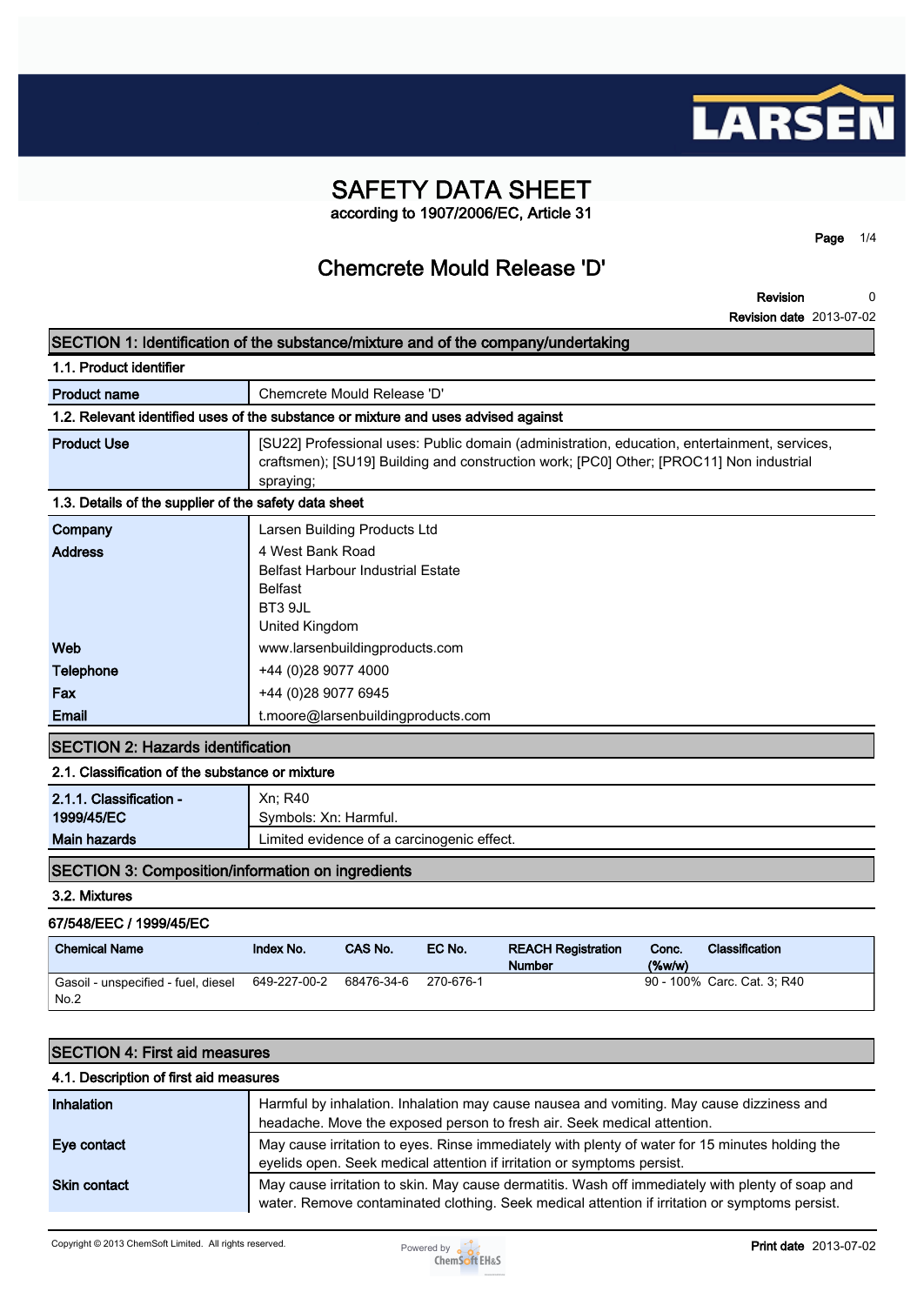# **Chemcrete Mould Release 'D'**

| 4.1. Description of first aid measures                            |                                                                                                                                                                                                                                                                                   |
|-------------------------------------------------------------------|-----------------------------------------------------------------------------------------------------------------------------------------------------------------------------------------------------------------------------------------------------------------------------------|
| Ingestion                                                         | Harmful if swallowed. Ingestion may cause nausea and vomiting. Ingestion is irritating to the<br>respiratory tract and may cause damage to the central nervous system. DO NOT INDUCE<br>VOMITING. If swallowed, seek medical advice immediately and show this container or label. |
| <b>SECTION 5: Firefighting measures</b>                           |                                                                                                                                                                                                                                                                                   |
| 5.1. Extinguishing media                                          |                                                                                                                                                                                                                                                                                   |
|                                                                   | Use as appropriate: Carbon dioxide (CO2), Dry chemical, Foam.                                                                                                                                                                                                                     |
| 5.2. Special hazards arising from the substance or mixture        |                                                                                                                                                                                                                                                                                   |
|                                                                   | Burning produces irritating, toxic and obnoxious fumes.                                                                                                                                                                                                                           |
| 5.3. Advice for firefighters                                      |                                                                                                                                                                                                                                                                                   |
|                                                                   | Self-contained breathing apparatus. Wear protective clothing.                                                                                                                                                                                                                     |
| <b>SECTION 6: Accidental release measures</b>                     |                                                                                                                                                                                                                                                                                   |
|                                                                   | 6.1. Personal precautions, protective equipment and emergency procedures                                                                                                                                                                                                          |
|                                                                   | Ensure adequate ventilation of the working area. Wear suitable protective equipment.                                                                                                                                                                                              |
| 6.2. Environmental precautions                                    |                                                                                                                                                                                                                                                                                   |
|                                                                   | Do not allow product to enter drains. Prevent further spillage if safe.                                                                                                                                                                                                           |
| 6.3. Methods and material for containment and cleaning up         |                                                                                                                                                                                                                                                                                   |
|                                                                   | Absorb with inert, absorbent material. Transfer to suitable, labelled containers for disposal. Clean<br>spillage area thoroughly with plenty of water.                                                                                                                            |
| <b>SECTION 7: Handling and storage</b>                            |                                                                                                                                                                                                                                                                                   |
| 7.1. Precautions for safe handling                                |                                                                                                                                                                                                                                                                                   |
|                                                                   | Avoid contact with eyes and skin. Ensure adequate ventilation of the working area. Adopt best<br>Manual Handling considerations when handling, carrying and dispensing.                                                                                                           |
| 7.2. Conditions for safe storage, including any incompatibilities |                                                                                                                                                                                                                                                                                   |
|                                                                   | Keep in a cool, dry, well ventilated area. Keep containers tightly closed.                                                                                                                                                                                                        |
| <b>SECTION 8: Exposure controls/personal protection</b>           |                                                                                                                                                                                                                                                                                   |
| 8.2. Exposure controls                                            |                                                                                                                                                                                                                                                                                   |
| controls                                                          | 8.2.1. Appropriate engineering   Ensure adequate ventilation of the working area.                                                                                                                                                                                                 |
| 8.2.2. Individual protection<br>measures                          | Wear chemical protective clothing.                                                                                                                                                                                                                                                |
| Eye / face protection                                             | Approved safety goggles.                                                                                                                                                                                                                                                          |
| Skin protection -<br>Handprotection                               | Chemical resistant gloves (PVC).                                                                                                                                                                                                                                                  |
| <b>Respiratory protection</b>                                     | Self-contained breathing apparatus. Wear protective clothing.                                                                                                                                                                                                                     |
| <b>SECTION 9: Physical and chemical properties</b>                |                                                                                                                                                                                                                                                                                   |
| 9.1. Information on basic physical and chemical properties        |                                                                                                                                                                                                                                                                                   |
|                                                                   | State   Liquid                                                                                                                                                                                                                                                                    |
|                                                                   | Colour Pale Straw                                                                                                                                                                                                                                                                 |
|                                                                   | <b>Odour</b> Characteristic                                                                                                                                                                                                                                                       |

## **SECTION 10: Stability and reactivity**

**10.2. Chemical stability**

**Stable under normal conditions.**

# **SECTION 11: Toxicological information**

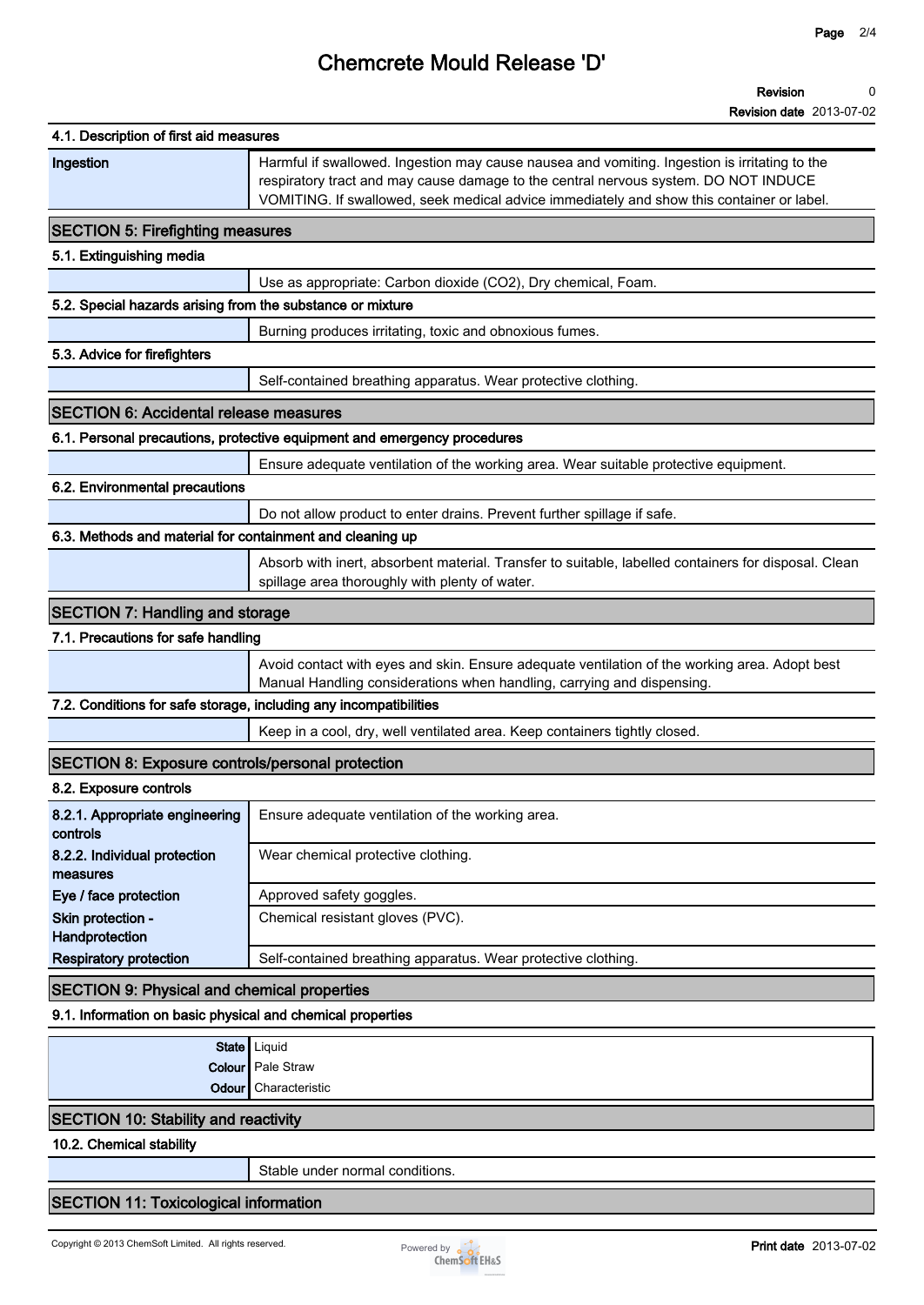# **Chemcrete Mould Release 'D'**

**Revision Revision date 2013-07-02 0**

#### **11.1.4. Toxicological Information**

**No data available**

### **SECTION 12: Ecological information**

### **12.1. Toxicity**

**No data available**

### **SECTION 13: Disposal considerations**

**General information**

**Dispose of in compliance with all local and national regulations.**

### **SECTION 14: Transport information**

#### **Hazard pictograms**



### **14.1. UN number**

|                                           | <b>UN1202</b>      |  |
|-------------------------------------------|--------------------|--|
| 14.2. UN proper shipping name             |                    |  |
|                                           | <b>DIESEL FUEL</b> |  |
| 14.3. Transport hazard class(es)          |                    |  |
| <b>ADR/RID</b>                            | 3                  |  |
| Subsidiary risk                           |                    |  |
| <b>IMDG</b>                               | 3                  |  |
| Subsidiary risk                           |                    |  |
| <b>IATA</b>                               | 3                  |  |
| Subsidiary risk                           |                    |  |
| 14.4. Packing group                       |                    |  |
| Packing group                             | $\mathbf{III}$     |  |
| 14.5. Environmental hazards               |                    |  |
| <b>Environmental hazards</b>              | No                 |  |
| Marine pollutant                          | <b>No</b>          |  |
| <b>ADR/RID</b>                            |                    |  |
| <b>Hazard ID</b>                          | 30                 |  |
| <b>Tunnel Category</b>                    | (D/E)              |  |
| <b>IMDG</b>                               |                    |  |
| <b>EmS Code</b>                           | F-E S-E            |  |
| <b>IATA</b>                               |                    |  |
| <b>Packing Instruction (Cargo)</b>        | 366                |  |
| <b>Maximum quantity</b>                   | 220 L              |  |
| <b>Packing Instruction</b>                | 355                |  |
| (Passenger)                               |                    |  |
| <b>Maximum quantity</b>                   | 60L                |  |
| <b>SECTION 15: Regulatory information</b> |                    |  |
|                                           |                    |  |

#### **Labelling**

**The product is classified in accordance with 67/548/EEC.**